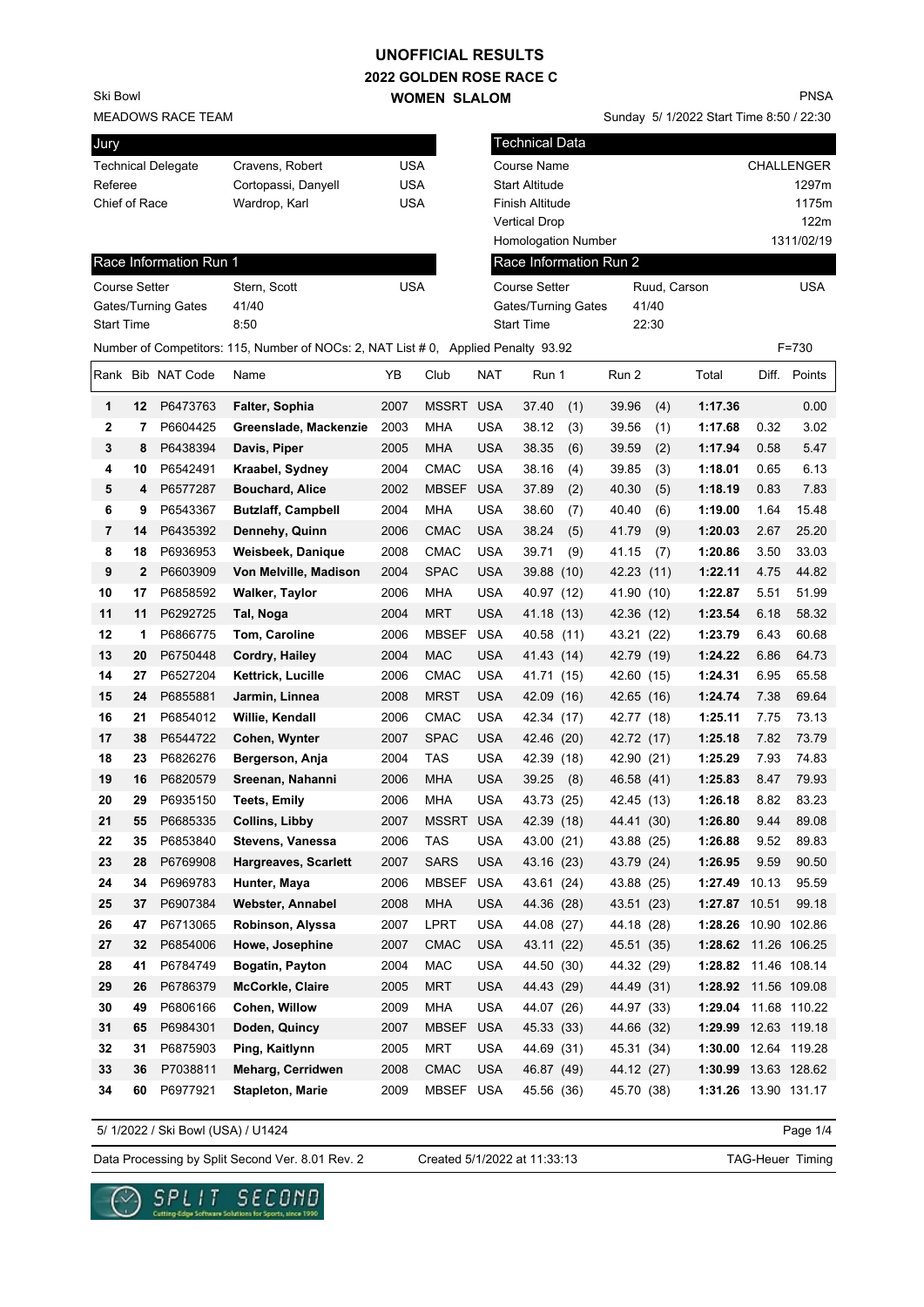### **2022 GOLDEN ROSE RACE C WOMEN SLALOM UNOFFICIAL RESULTS**

MEADOWS RACE TEAM Ski Bowl

Sunday 5/ 1/2022 Start Time 8:50 / 22:30 PNSA

|          |          | Rank Bib NAT Code    | Name                                        | YB           | Club                       | NAT                      | Run 1                    | Run 2                    | Total                                        | Diff. | Points       |
|----------|----------|----------------------|---------------------------------------------|--------------|----------------------------|--------------------------|--------------------------|--------------------------|----------------------------------------------|-------|--------------|
|          |          |                      |                                             |              |                            |                          |                          |                          |                                              |       |              |
| 35       | 54       | P6853575             | Peterson, Danielle                          | 2007         | <b>MRST</b>                | <b>USA</b>               | 45.67 (39)               | 45.64 (37)               | 1:31.31 13.95 131.64                         |       |              |
| 36       | 68       | P6766742             | Rizvi, Maya                                 | 2009         | <b>SARS</b>                | USA                      | 46.46 (46)               | 45.61 (36)               | 1:32.07 14.71 138.81                         |       |              |
| 37<br>38 | 52       | P6935683             | Bigham, Isla                                | 2008         | <b>CMAC</b><br><b>MRT</b>  | <b>USA</b>               | 45.56 (36)               | 46.55 (40)               | 1:32.11 14.75 139.19                         |       |              |
| 39       | 5<br>66  | P6715256             | Willett, Shelby                             | 2004         | <b>MBSEF</b>               | USA                      | 49.39 (65)<br>45.65 (38) | 42.79 (19)               | 1:32.18 14.82 139.85                         |       |              |
| 40       | 42       | P7099411<br>P6766577 | Brown, Zoe<br>Neal, Madalyn                 | 2009<br>2008 | <b>CMAC</b>                | <b>USA</b><br>USA        | 45.76 (40)               | 46.76 (43)<br>46.97 (44) | 1:32.41 15.05 142.02<br>1:32.73 15.37 145.04 |       |              |
| 41       | 56       | P6955386             |                                             | 2006         | <b>TAS</b>                 | <b>USA</b>               |                          | 47.13 (46)               | 1:32.97 15.61 147.30                         |       |              |
| 42       | 44       | P6827523             | Tomlisson, Sophia<br><b>Barnett, Hannah</b> | 2005         | <b>MRST</b>                | <b>USA</b>               | 45.84 (41)<br>46.61 (47) |                          | 1:33.22 15.86 149.66                         |       |              |
| 43       | 50       | P6998147             | Grantor, Malia                              | 2006         | <b>MRST</b>                | <b>USA</b>               | 46.22 (43)               | 46.61 (42)<br>47.06 (45) | 1:33.28                                      |       | 15.92 150.23 |
| 44       | 48       | P7073883             | Garcia, Hannah                              | 2009         | <b>CSAT</b>                | <b>USA</b>               | 46.28 (44)               | 47.27 (47)               | 1:33.55 16.19 152.78                         |       |              |
| 45       | 51       | P6436794             | Gardella, Allison                           | 2006         | MSSRT USA                  |                          | 46.40 (45)               | 47.63 (48)               | 1:34.03 16.67 157.30                         |       |              |
| 46       | 53       | P6789244             | Zarosinski, Lux                             | 2005         | MRT                        | <b>USA</b>               | 46.16 (42)               | 47.96 (49)               | 1:34.12 16.76 158.15                         |       |              |
| 47       | 6        | P6381685             | Paek, Zoe                                   | 2006         | <b>CMAC</b>                | <b>USA</b>               | 51.85 (78)               | 42.47 (14)               | 1:34.32 16.96 160.04                         |       |              |
| 48       | 63       | P6852846             | Szabadi, Zia                                | 2007         | <b>SPAC</b>                | USA                      | 48.90 (63)               | 46.16 (39)               | 1:35.06                                      |       | 17.70 167.02 |
| 49       | 62       | P6949541             | Glaser, Ava                                 | 2007         | <b>MBSEF</b>               | <b>USA</b>               | 47.25 (53)               | 48.15 (50)               | 1:35.40                                      |       | 18.04 170.23 |
| 50       | 83       | P6985182             | Mortensen, Zoe                              | 2007         | MRT                        | <b>USA</b>               | 47.10 (52)               | 48.53 (52)               | 1:35.63 18.27 172.40                         |       |              |
| 51       | 78       | P7075898             | Danner, Lindsey                             | 2008         | <b>MHA</b>                 | <b>USA</b>               | 46.80 (48)               | 48.95 (56)               | 1:35.75 18.39 173.54                         |       |              |
| 52       | 76       | P6791725             | Petersen, Ailie                             | 2008         | <b>SARS</b>                | USA                      | 47.49 (55)               | 48.52 (51)               | 1:36.01 18.65 175.99                         |       |              |
| 53       | 70       | P6687644             | Gamroth, Jordan                             | 2009         | <b>WPSC</b>                | <b>USA</b>               | 47.27 (54)               | 49.07 (57)               | 1:36.34 18.98 179.10                         |       |              |
| 54       | 72       | P6937183             | Hatfield, Sara                              | 2008         | <b>WPSC</b>                | <b>USA</b>               | 47.74 (56)               | 48.72 (54)               | 1:36.46                                      |       | 19.10 180.24 |
| 55       | 46       | P6607483             | <b>Walker, Mckenzie</b>                     | 2004         | <b>MAC</b>                 | USA                      | 48.12 (60)               | 48.64 (53)               | 1:36.76 19.40 183.07                         |       |              |
| 56       | 95       | P6782394             | Hopkins, Zophie                             | 2009         | <b>WPSC</b>                | USA                      | 48.03 (59)               | 48.78 (55)               | 1:36.81 19.45 183.54                         |       |              |
| 57       | 43       | P6855916             | Kinney, Moira                               | 2008         | <b>CMAC</b>                | USA                      | 45.50 (35)               | 51.53 (69)               | 1:37.03                                      |       | 19.67 185.61 |
| 58       | 81       | P7015391             | DeGennaro, Perri                            | 2009         | <b>MRT</b>                 | USA                      | 47.87 (57)               | 49.19 (59)               | 1:37.06 19.70 185.90                         |       |              |
| 59       | 58       | P6728684             | Mckenna, Rowan                              | 2008         | <b>CSAT</b>                | <b>USA</b>               | 47.99 (58)               | 49.14 (58)               | 1:37.13 19.77 186.56                         |       |              |
| 60       | 82       | P6795142             | Kownas, Clara                               | 2007         | <b>SPAC</b>                | USA                      | 48.30 (61)               | 49.29 (60)               | 1:37.59 20.23 190.90                         |       |              |
| 61       | 74       | P6842571             | <b>McGinnis, Sophia</b>                     | 2005         | <b>MRT</b>                 | USA                      | 48.35 (62)               | 49.40 (61)               | 1:37.75 20.39 192.41                         |       |              |
| 62       | 84       | P6787749             | Gounaris, Melina                            | 2006         | MRT                        | <b>USA</b>               | 48.97 (64)               | 49.42 (62)               | 1:38.39 21.03 198.45                         |       |              |
| 63       | 80       | P6955948             | Stromberg, Morgan Fait 2008                 |              | <b>TAS</b>                 | USA                      | 50.22 (66)               | 50.86 (67)               | 1:41.08 23.72 223.83                         |       |              |
| 64       | 86       | P6687578             | Lofgren, Linnea                             | 2008         | <b>WPSC</b>                | <b>USA</b>               | 51.93 (79)               | 50.37 (65)               | 1:42.30 24.94 235.34                         |       |              |
| 65       | 77       | P6804735             | Lynaugh, Teagan                             | 2008         | <b>CSAT</b>                | USA                      | 52.06 (81)               | 50.30 (64)               | 1:42.36 25.00 235.91                         |       |              |
| 66       | 90       | P7079499             | Ping, Elissa                                | 2007         | MRT                        | <b>USA</b>               | 50.97 (67)               | 51.63 (71)               | 1:42.60 25.24 238.17                         |       |              |
| 67       | 103      | P7099107             | Schaible, Sedona                            | 2009         | MBSEF USA                  |                          | 51.01 (69)               | 51.60 (70)               | 1:42.61 25.25 238.27                         |       |              |
| 68       | 91       | P7132024             | Freda, Paloma                               | 2007         | <b>CMAC</b>                | <b>USA</b>               | 51.46 (72)               | 51.64 (72)               | 1:43.10 25.74 242.89                         |       |              |
| 69       | 125      | P6770701             | Metts, Zaria                                | 2009         | <b>SARS</b>                | <b>USA</b>               | 52.44 (85)               | 50.90 (68)               | 1:43.34 25.98 245.16                         |       |              |
| 70       | 98       | P6956398             | Schauermann, Hattie                         | 2008         | MRT                        | <b>USA</b>               | 51.61 (74)               | 51.88 (73)               | 1:43.49 26.13 246.57                         |       |              |
| 71       | 97       | P6991385             | Czarnecki, Alexis                           | 2006         | <b>SPAC</b>                | <b>USA</b>               | 51.43 (71)               | 52.49 (75)               | 1:43.92 26.56 250.63                         |       |              |
| 72       | 45       | P6492151             | Gawlik, Sylvia                              | 2004         | <b>WPSC</b>                | <b>USA</b>               | 50.97 (67)               | 53.04 (81)               | 1:44.01 26.65 251.48                         |       |              |
| 73       | 107      | P6937212             | Szabadi, Sierra                             | 2009         | <b>SPAC</b>                | <b>USA</b>               | 51.79 (77)               | 52.29 (74)               | 1:44.08 26.72 252.14                         |       |              |
| 74<br>75 | 89       | P6880009<br>P6837367 | DiBlasi, Sophia<br>Stiller, Hannah          | 2006<br>2007 | <b>SPAC</b><br><b>SARS</b> | <b>USA</b><br><b>USA</b> | 51.48 (73)<br>54.76 (91) | 52.82 (78)<br>49.56 (63) | 1:44.30 26.94 254.22<br>1:44.32 26.96 254.41 |       |              |
| 76       | 73<br>93 | P7014518             | Darling, Piper                              | 2009         | MRT                        | <b>USA</b>               | 51.67 (75)               | 52.95 (80)               | 1:44.62 27.26 257.24                         |       |              |
| 77       | 117      | P6718472             | Becker, Renate                              | 2007         | <b>MHA</b>                 | <b>USA</b>               | 52.10 (82)               | 52.72 (77)               | 1:44.82 27.46 259.12                         |       |              |
| 78       | 75       | P6546287             | Miller, Paige                               | 2006         | TAS                        | <b>USA</b>               | 51.96 (80)               | 53.16 (82)               | 1:45.12 27.76 261.95                         |       |              |
| 79       | 110      | P7035216             | Hill, Stella                                | 2005         | <b>SPAC</b>                | <b>USA</b>               | 52.30 (84)               | 53.30 (84)               | 1:45.60 28.24 266.48                         |       |              |
|          |          |                      |                                             |              |                            |                          |                          |                          |                                              |       |              |

5/ 1/2022 / Ski Bowl (USA) / U1424

 $\checkmark$ 

Page 2/4

Data Processing by Split Second Ver. 8.01 Rev. 2 Created 5/1/2022 at 11:33:13 TAG-Heuer Timing

SPLIT SECOND

re Solutions for Sports, since 1990

Created 5/1/2022 at 11:33:13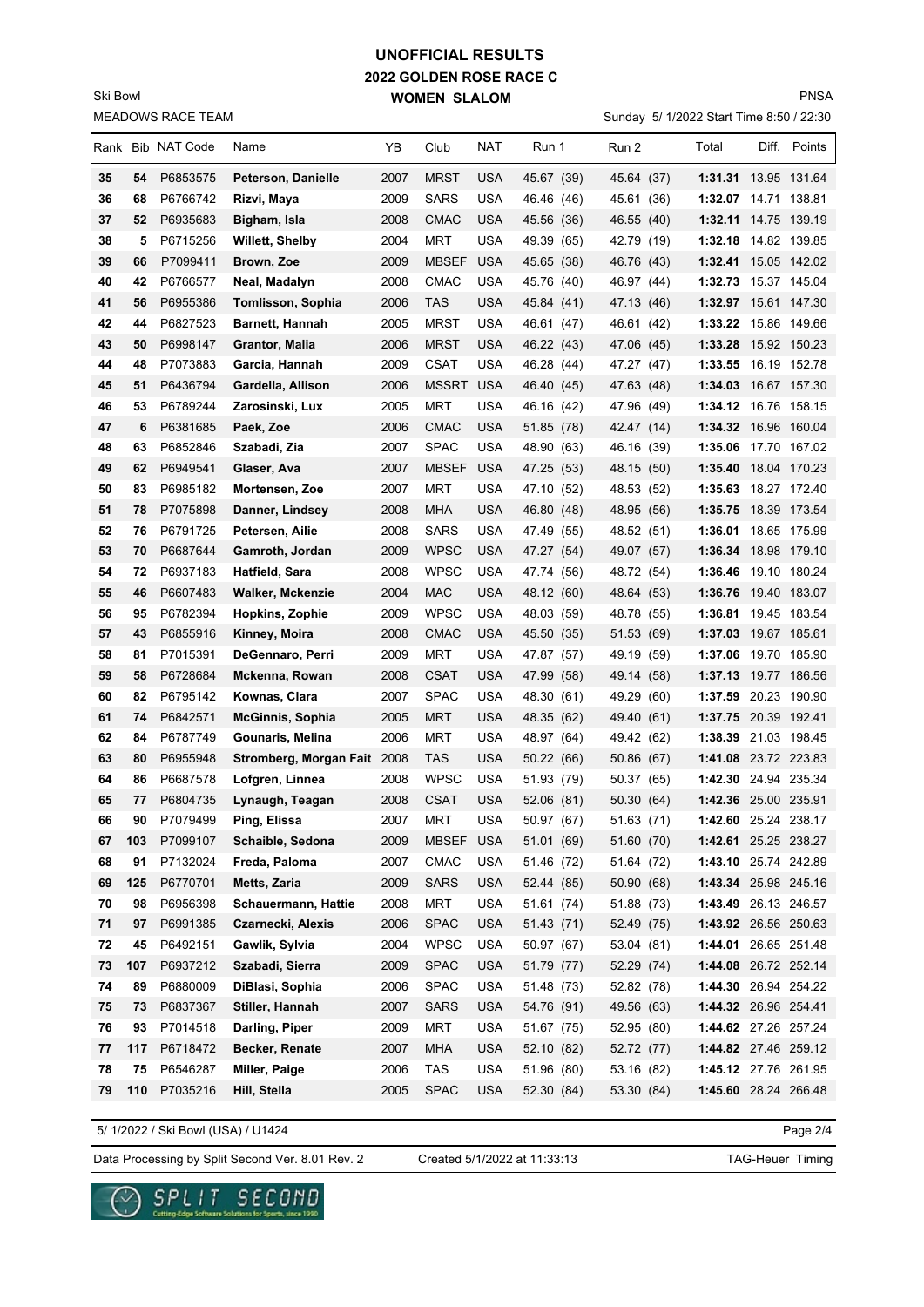### **2022 GOLDEN ROSE RACE C WOMEN SLALOM UNOFFICIAL RESULTS**

MEADOWS RACE TEAM Ski Bowl

#### PNSA

Sunday 5/ 1/2022 Start Time 8:50 / 22:30

| <b>IVILADUWO NAUL TEAIVI</b> |     |                   |                                       |      |                  |            |                   |  |            |  |                      |              |
|------------------------------|-----|-------------------|---------------------------------------|------|------------------|------------|-------------------|--|------------|--|----------------------|--------------|
|                              |     | Rank Bib NAT Code | Name                                  | YΒ   | Club             | <b>NAT</b> | Run 1             |  | Run 2      |  | Total                | Diff. Points |
| 80                           | 104 | P6956924          | Cummings, Maya                        | 2009 | MRT              | <b>USA</b> | 53.17 (87)        |  | 52.65 (76) |  | 1:45.82 28.46 268.56 |              |
| 81                           | 109 | P7016852          | Forbes, Lauren                        | 2009 | <b>SPAC</b>      | <b>USA</b> | 51.76 (76)        |  | 54.13 (88) |  | 1:45.89 28.53 269.22 |              |
| 82                           | 105 | P6770041          | Islam-Zwart, Amira                    | 2008 | MSSRT USA        |            | 52.25 (83)        |  | 53.96 (87) |  | 1:46.21 28.85 272.24 |              |
| 83                           | 113 | P7012559          | Stiles, Eliana                        | 2009 | <b>MHA</b>       | <b>USA</b> | 52.93 (86)        |  | 53.72 (86) |  | 1:46.65 29.29 276.39 |              |
| 84                           | 71  | P7071211          | Brumder, Solari                       | 2009 | <b>MBSEF</b>     | <b>USA</b> | 56.26 (95)        |  | 50.46 (66) |  | 1:46.72 29.36 277.05 |              |
| 85                           | 94  | P6655842          | Morell, Gemma                         | 2009 | <b>BART</b>      | <b>USA</b> | 53.51 (88)        |  | 53.56 (85) |  | 1:47.07 29.71 280.36 |              |
| 86                           | 108 | P6424364          | Lewis, Georgia                        | 2006 | <b>MSSRT USA</b> |            | 54.05 (89)        |  | 55.12 (90) |  | 1:49.17 31.81 300.17 |              |
| 87                           | 116 | P7076473          | Loy, Vianne                           | 2005 | <b>SPAC</b>      | <b>USA</b> | 54.23 (90)        |  | 56.14 (94) |  | 1:50.37 33.01 311.50 |              |
| 88                           | 111 | P6851453          | <b>Snyder, Clairese</b>               | 2007 | <b>WPSC</b>      | <b>USA</b> | 54.96 (92)        |  | 55.45 (93) |  | 1:50.41 33.05 311.87 |              |
| 89                           | 96  | P7024899          | Sakiyama, Haruka                      | 2007 | <b>MRT</b>       | <b>USA</b> | 55.56 (93)        |  | 55.42 (92) |  | 1:50.98 33.62 317.25 |              |
| 90                           | 114 | P7080231          | Czarnecki, Rebecca                    | 2009 | <b>SPAC</b>      | <b>USA</b> | 57.20 (97)        |  | 57.14 (95) |  | 1:54.34 36.98 348.96 |              |
| 91                           | 119 | P7175383          | Molloy, Eva                           | 2006 |                  |            | 1:01.86(98)       |  | 52.93 (79) |  | 1:54.79 37.43 353.20 |              |
| 92                           | 118 | P7175441          | Martin, Issabella                     | 2007 |                  |            | 57.05 (96)        |  | 59.72 (97) |  | 1:56.77 39.41 371.89 |              |
| 93                           | 106 | P6859560          | <b>Barnett, Zoe</b>                   | 2009 | <b>MRST</b>      |            | USA 1:13.44 (100) |  | 54.66 (89) |  | 2:08.10 50.74 478.80 |              |
|                              |     |                   |                                       |      |                  |            |                   |  |            |  |                      |              |
|                              |     |                   | <b>NOT PERMITTED TO START 1st RUN</b> |      |                  |            |                   |  |            |  |                      |              |
|                              |     |                   |                                       |      |                  |            |                   |  |            |  |                      |              |
|                              |     |                   | DID NOT START 1st RUN: 7 competitors  |      |                  |            |                   |  |            |  |                      |              |
|                              | 102 | P6626103          | Miller, Kate                          | 2004 | TAS              | <b>USA</b> |                   |  |            |  |                      |              |
|                              | 87  | P7012213          | Peck, Kaitlyn                         | 2008 | <b>MHA</b>       | <b>USA</b> |                   |  |            |  |                      |              |
|                              | 79  | P6847768          | De Lint, Kiana                        | 2007 | MBSEF USA        |            |                   |  |            |  |                      |              |
|                              | 67  | P6855584          | Fretwell, Molly                       | 2009 | <b>MRST</b>      | <b>USA</b> |                   |  |            |  |                      |              |
|                              | 57  | P7106627          | Zanger, Mataya                        | 2007 | MBSEF USA        |            |                   |  |            |  |                      |              |
|                              | 30  | P6886914          | Tracy, Opal                           | 2006 | <b>MBSEF</b>     | <b>USA</b> |                   |  |            |  |                      |              |
|                              | 3   | P6706866          | Carson, Sadie                         | 2005 |                  | <b>USA</b> |                   |  |            |  |                      |              |
|                              |     |                   |                                       |      |                  |            |                   |  |            |  |                      |              |
|                              |     |                   | DID NOT FINISH 1st RUN: 7 competitors |      |                  |            |                   |  |            |  |                      |              |
|                              | 115 | P6941132          | Conaty, Ada                           | 2004 | <b>MRT</b>       | <b>USA</b> |                   |  | 57.41 (96) |  |                      |              |
|                              | 100 | P6929445          | <b>Bakker, Camden</b>                 | 2009 | MRST             | <b>USA</b> |                   |  |            |  |                      |              |
|                              | 99  | P6636109          | <b>McFerrin, Sydney</b>               | 2008 | <b>SARS</b>      | <b>USA</b> |                   |  | 55.21 (91) |  |                      |              |
|                              | 88  | P6604441          | Miller, Ellie                         | 2008 | <b>TAS</b>       | <b>USA</b> |                   |  |            |  |                      |              |
|                              | 40  | P6814788          | Forbes, Coral                         | 2005 | <b>MHA</b>       | <b>USA</b> |                   |  |            |  |                      |              |
|                              | 19  | P6847265          | McCourtie, Sasha                      | 2006 | <b>MRST</b>      | <b>USA</b> |                   |  |            |  |                      |              |
|                              |     | 15 P6820132       | Kaimaktchiev, Elena                   | 2005 | <b>MHA</b>       | <b>USA</b> |                   |  | 41.77 (8)  |  |                      |              |
|                              |     |                   |                                       |      |                  |            |                   |  |            |  |                      |              |
|                              |     |                   | DISQUALIFIED 1st RUN: 1 competitor    |      |                  | <b>USA</b> |                   |  |            |  | Gate 25              |              |
|                              |     | 101 P7051019      | Lewis, Keira                          | 2008 | MRT              |            |                   |  | 53.24 (83) |  |                      |              |
|                              |     |                   | <b>NOT PERMITTED TO START 2nd RUN</b> |      |                  |            |                   |  |            |  |                      |              |
|                              |     |                   |                                       |      |                  |            |                   |  |            |  |                      |              |
|                              |     |                   | DID NOT START 2nd RUN: 2 competitors  |      |                  |            |                   |  |            |  |                      |              |
|                              |     | 92 P6546071       | Anderson, Callie Jo                   | 2003 | <b>WPSC</b>      | <b>USA</b> | 55.86 (94)        |  |            |  |                      |              |
|                              |     | 59 P6982186       | Fagan, Abigail                        | 2007 | MBSEF USA        |            | 45.47 (34)        |  |            |  |                      |              |
|                              |     |                   |                                       |      |                  |            |                   |  |            |  |                      |              |
|                              |     |                   | DID NOT FINISH 2nd RUN: 3 competitors |      |                  |            |                   |  |            |  |                      |              |
|                              |     |                   |                                       |      |                  |            |                   |  |            |  |                      |              |
|                              |     |                   |                                       |      |                  |            |                   |  |            |  |                      |              |

5/ 1/2022 / Ski Bowl (USA) / U1424

Data Processing by Split Second Ver. 8.01 Rev. 2 Created 5/1/2022 at 11:33:13 TAG-Heuer Timing

Created 5/1/2022 at 11:33:13

Page 3/4